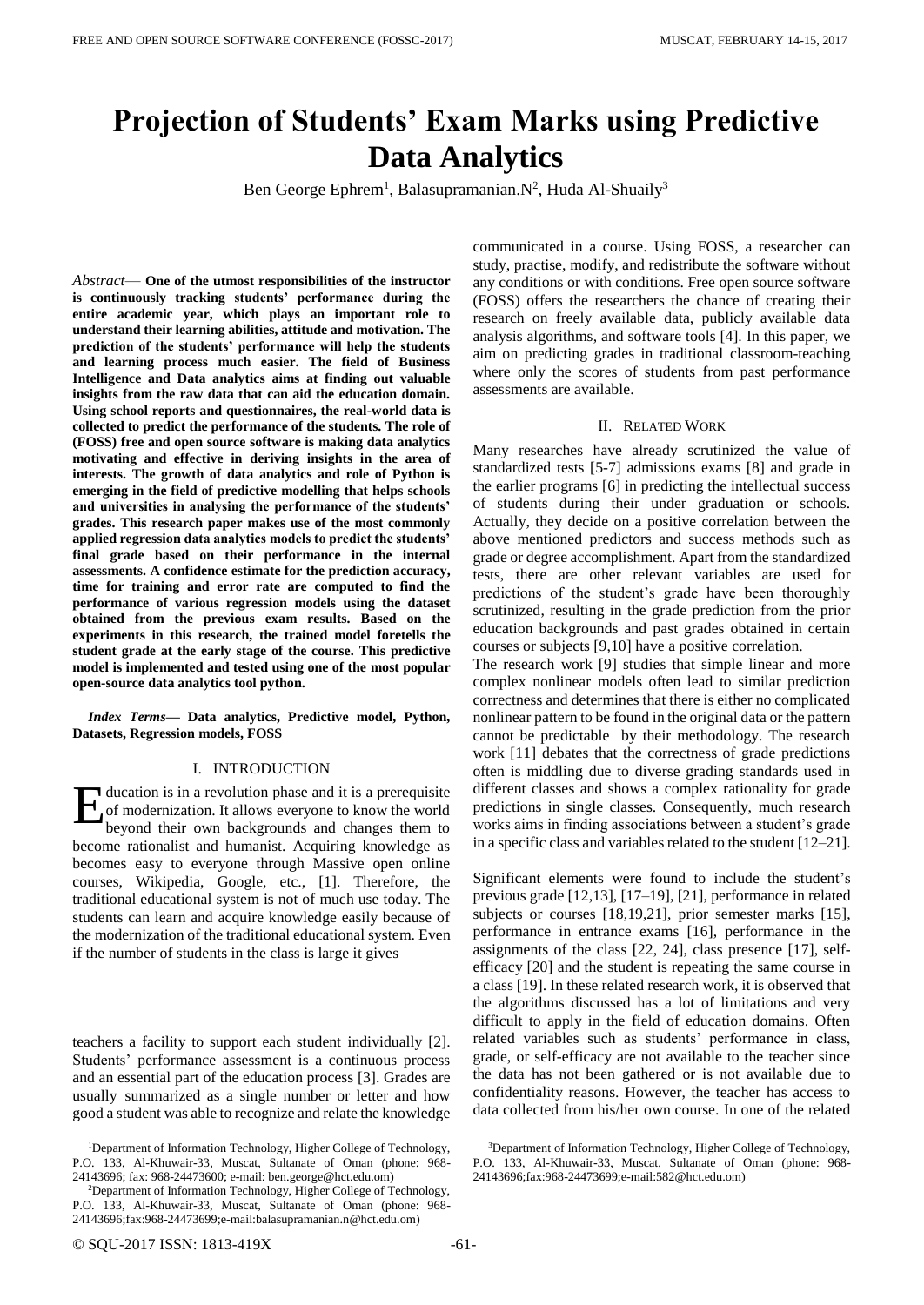research for predicting student's grade, the comments were gathered after the completion of each chapter in a course. These data are collected by asking students to fill three simple questionnaire items about their learning status. [25]. The three items so called, P(Previous), C (Current) and N (Next) comments. In another research related to the above one, only the C (Current) comments are mainly used for the analysis and the analysis uses the methodology, namely Japanese Morphological Analyzer Mecab, which extract words and part of speech [26]. Our research work mainly focuses on predicting the final grade based on the accessible data collected from each course teacher of the same course. The course we considered is Object-oriented programming-Java. Our research uses the best method, called the Pearson's correlation coefficient method to select the features from the existing list of features and use four different models to predict the target marks. This is little different in several aspects when compared to other relevant research work [22- 24],[27-30].

In this research paper our aim is to focus on predicting students' grade using the following attributes such as quiz-1, quiz-2, class assignment, class activity, coursework(includes all assessments except mid exam), mid and final exam marks. Here we train the system with the collected data as mentioned above. Now we feed the dataset to many algorithms to predict the accuracy of grades by generating graphs, then these graphs and the error values are compared and we determine the algorithm that is best to predict the students' grade using the available datasets. Few hurdles were there in the dataset selection. First, the scores of the students in the quiz-I, class assignments might have little correlation with their scores in the remaining assessments. Second, even though the course material is same every year, but the assignments, exam complexity may change from year to year or semester to semester. Hence the prediction about the performance of the students' grade may change over the years. Third, students having a variety of different backgrounds are very difficult to predict their performance.

# III. DATA ANALYTICS AND PREDICTIVE MODELING

Data analytics is the art of exploring raw data for the purpose of deriving valuable insights to end up with conclusions about that information. Almost many of the companies and organization have already started implementing data analytics to make improved decisions in their field of interests. Data mining and data analytics are different from each other by the scope, function and focus of the analysis. Data analytics basically aims on interpretation, the process by which conclusion is derived from what is previously known by the researcher [30]. Data analytics has several features and methods, about distinct techniques under a collection of names, in unique business and social science domains [31]. Predictive modeling is a procedure applied in data analytics to create a statistical model to derive the future insights. The main aim of predictive analytics is concerned with predicting possibilities and trends. In this modeling, data is gathered from the related predictors and then a numerical model is created, predictions are made and finally the model is revised as additional data are available [32]. The predictive modeling processes involve running one or more algorithms on the existing data sets from where predictions will be carried out.

Therefore, this process itself is a repetitive process which usually requires training the model using several other models on the same data set and finally arriving on the finest model based on the business requirements. The main role of predictive algorithms is performing data mining and numerical analysis in order to influence trends and patterns insights from data [33].

## IV. REGRESSION ANALYSIS

Regression analysis permits scientists to form numerical models that can be used to forecast the value of one variable from the information of another variable. There are a number of specific regression techniques that can be used by the scientists to model and drive real-world insights [34][35][36]. Linear and Logistic regression analysis are commonly the major algorithms scientists study in predictive modeling. Hence many analysts rationalize that the above algorithms are the only form of regressions because of the frequent use of these algorithms in the analysis. But actually there are numerous forms of regression models with slight variations and specific conditions that can be used for the effective analysis. In this research paper, we apply the following regression models to predict the student's grade: 1) Boosted trees regression, 2) Decision trees regression, 3) Linear regression 4) Random forest regression. In the field of information technology, predictive model is most widely used to predict the future insights.

# *A. Boosted trees regression (BRT)*

Boosted trees regression (BRT) is one of the numerous methods that aim to increase the execution of a single model by using many models and merging them for prediction. BRT applies two algorithms such as regression trees are from the classification and regression tree cluster of models, and boosting builds and combines a group of models [37].

# *B. Decision trees regression*

A decision tree actually represents rules for isolating data into groups. The first rule isolates the whole dataset into some number of fragments, and then another rule may be applied to single fragment, different rules to different fragments, establishing a second generation of fragments. Typically, a fragment may be either split or left isolated to form a final group. The tree depicts the first split into fragments as branches originating from a root and the succeeding splits as branches originating from nodes on older branches. The unsplit nodes are the final groups which are present in the leaves of the tree. For some willful reason, trees are always drawn upside down. For a tree to be valuable, the data in a leaf must be when compared to the target measure, so that the tree shows isolation of a mixture of data into refined groups [38].

## *C. Random forest regression*

Random forest regression is a mixture of tree predictors such that each tree depends on the values of a random vector experimented independently and with the same circulation for all trees in the forest. The generalization error for forests touches so as to a limit as the number of trees in the forest becomes enormous. The generalization error of a forest of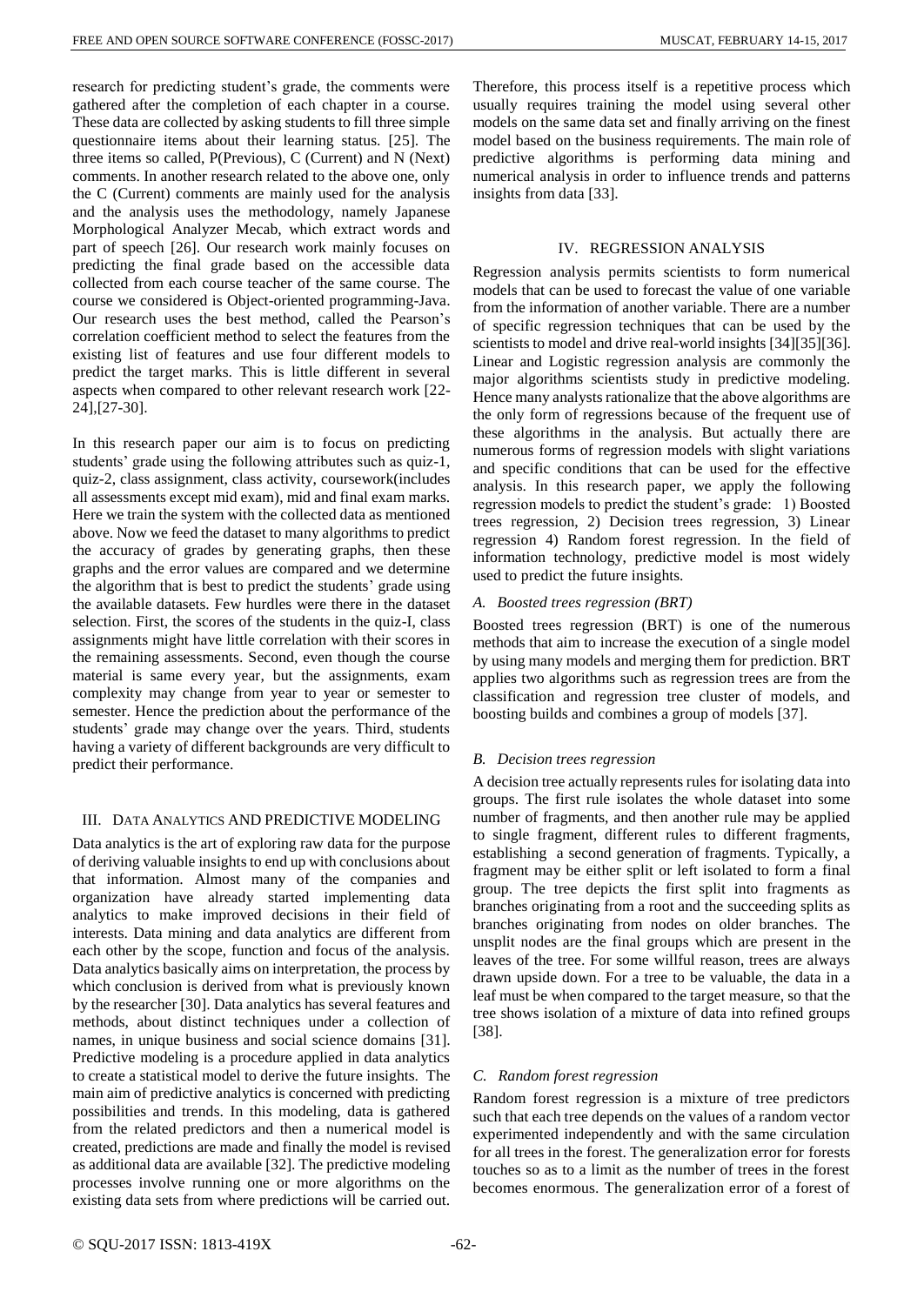tree classifiers depends on the potency of the individual trees in the forest and the correlation between them [39].

#### *D. Linear regression*

In predictive modeling, one of the most commonly used modeling technique is the linear regression and also researchers use this regression analysis when learning predictive analysis for the first time. Here in this regression analysis, the dependent variable is continuous, independent variables can be isolated, and the nature of the regression line is only straight. Linear regression analysis uses the Least Square method for fitting a regression line and calculates the best-fit line for the experimental data by reducing the sum of the squares of the vertical deviations from each data point to the line. Hence, the deviations are first shaped and when added there is no cancelling out between positive and negative values [40].

## V. OVERALL PROCESS

The student marks from 4 semesters are collected as an anonymous dataset, which is used to create a regression to predict the student final exam marks. This dataset includes 6 different internal exam marks as features, which will be used to predict the final exam marks.

#### *A. Analyze the Dataset*

The sample dataset is analyzed to get fine details about the various features and their relationships. The individual grades and their relationship with the target is given in the below box plot Fig,1. The box plot gives the finite details for the target based on the mean, second and third quartiles. Fig 2., shows the linear relationship between the mid exam and the final exam marks based on their final grades.



Fig. 1 Represent the target based on grades



Fig. 2 Relationship between Mid and Final exam marks grouped by grades

## *B. Feature Selection Process*

The first task is to perform the feature extraction process, the following fig 3. shows the relationship between the various features and the target. All possible feature combinations are used to perform the regression analysis to find the most significant features. These identified features will be used to train the model.



Fig. 3b

The figures 3a and 3b represents the relationship between the features and the target.The best method to select the viable features is the Pearson correlation coefficient. This is used as a measure of the strength of the relationship between two features. If there is no proper correlation between the features, then Pearson's coefficient produces a less strength of relationship between them. The Pearson's correlation coefficient 'r' is used to measure the correlation in a sample. Pearson's 'r' value can range from  $-1$  to 1. If  $r = -1$  indicates a perfect negative linear relationship between the features, if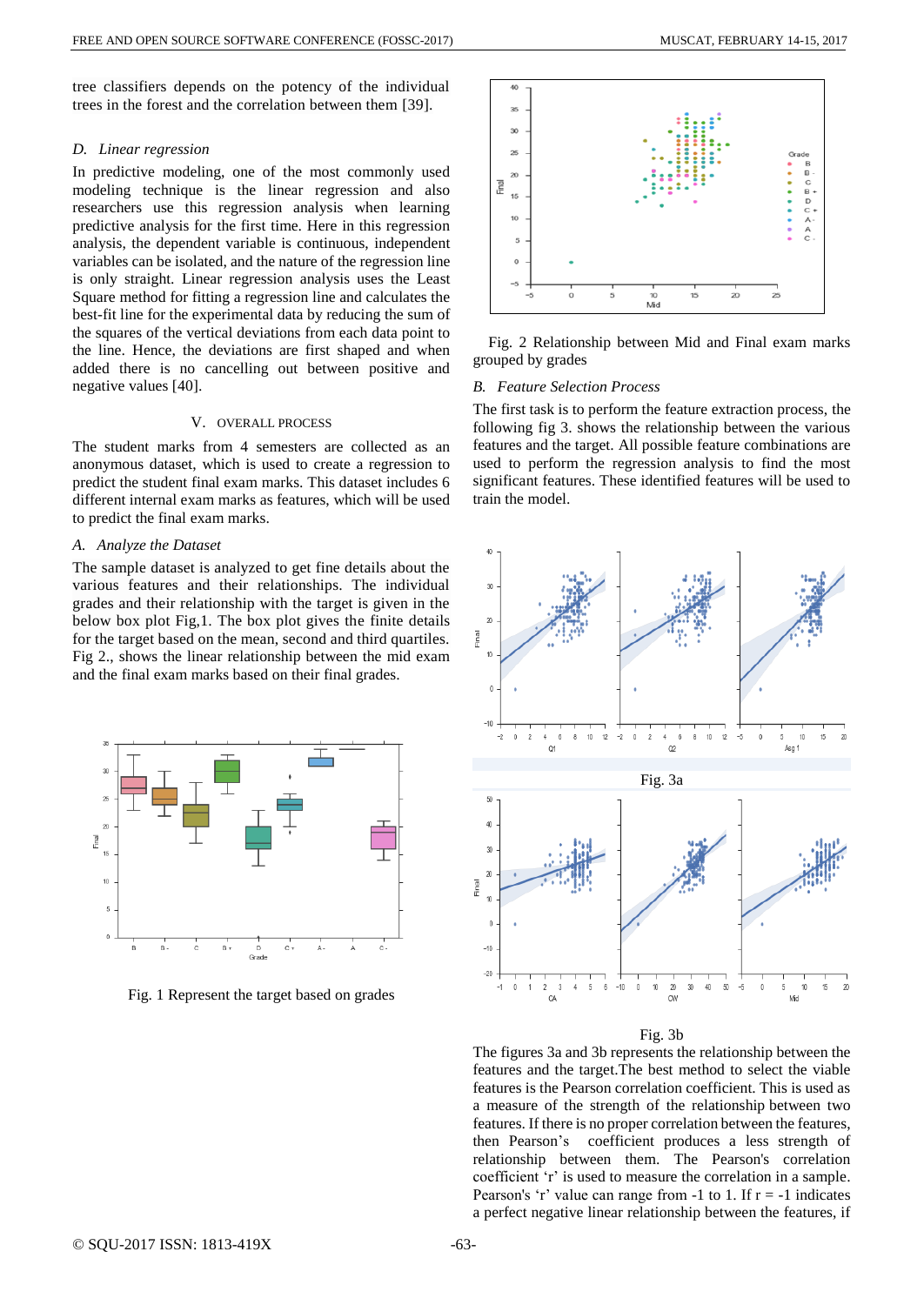$r = 0$  indicates no linear relationship between features, and if  $r = 1$  gives a perfect positive linear relationship between the features [41,42]. The Pearson's correlation coefficient 'r' is calculated for all the features with the target feature. If the 'r' value is optimal, then those features are selected to predict the target. The correlation between one of the feature mid exam mark with the target final exam mark is depicted in Fig 4.



Fig.4 Pearson's correlation coefficient between mid-exam mark and final exam mark

The following table shows the Pearson's correlation coefficient 'r' for all the possible features. From the observation of table 1, the features Mid and Class work(CW) are having a higher positive value for 'r', therefore only these two features are selected for training the models.

| <b>Features selected</b> | <b>Pearson's correlation</b><br>coefficient 'r' |  |  |
|--------------------------|-------------------------------------------------|--|--|
| Mid - Final              | 0.54                                            |  |  |
| Ouiz1 - Final            | 0.48                                            |  |  |
| $Ouiz2 - Final$          | 0.48                                            |  |  |
| Assignment – Final       | 0.46                                            |  |  |
| Class Activity – Final   | 0.31                                            |  |  |
| Course Work - Final      | 0.58                                            |  |  |

Table 1: Pearson's correlation coefficient for all features.

## *C. Training Phase*

The whole dataset is split into two, one is training dataset with 80% of the student records, and the remaining 20% is used as the testing dataset. The training data is used to create four different models using Boosted trees regression, Decision tree regression, Linear regression and Random forest regression. The same set of training data is given as input to all models to train the entire system. During the training process various results like maximum error, Root Mean Square Value (RMSE), time for training the model were recorded. The boosted trees regression uses 10 trees, with a maximum depth of 6 to train the entire training data. The decision tree regression also uses the maximum depth of 6 trees during the training process. For the Linear regression training phase used the Newton method as the solver and the number of iterations carried out is 10. For the Random forest regression the training process used maximum of 10 trees with a depth 6 trees and with 10 iterations.

## *D. Testing Phase*

Once the four models are created the efficiency of the models should be tested, for this testing process the 20 % of the data separated from the original dataset will be used to test with all the models. The various parameters used to compare the performance during the testing phase are, errors during the testing phase and the time taken for training the model.

#### VI. PERFORMANCE EVALUATION

The four models were implemented, trained and tested with the open source tool python. The following table 2, shows the performance evaluation of all the four regression models based on their training, testing errors and the time taken for the training process. The Max error is the maximum error in the predication of the target value. RMSE is the square root of the mean of the square of all of the error. This is the most commonly used measure to find the error metrics in numerical predictions. The values of all these parameters should be very less for the efficient prediction of student marks.

|                                                | <b>Testing</b>          |                 | <b>Training</b>  |                 | <b>Trainin</b>     |
|------------------------------------------------|-------------------------|-----------------|------------------|-----------------|--------------------|
| <b>Type of</b><br><b>Regressio</b><br>n        | <b>Max</b><br>erro<br>r | <b>RMS</b><br>E | Max<br>erro<br>r | <b>RMS</b><br>E | g time<br>(in sec) |
| <b>Boosted</b><br>trees<br>regression<br>model | 8.30                    | 4.11            | 9.07             | 3.27            | 0.125              |
| Decision<br>tree<br>regression<br>model        | 24.0<br>9               | 16.12           | 24.8             | 17.48           | 0.007              |
| Linear<br>regression<br>model                  | 7.45                    | 3.58            | 10.5<br>8        | 4.07            | 0.001              |
| Random<br>forest<br>regression<br>model        | 9.07                    | 4.23            | 8.78             | 4.26            | 0.029              |

Table 2. Performance evaluation of various models

The training RMSE for the boosted trees regression model is 3.27 which is very less when compared with other models. The Random forest regression model produced the maximum error rate of 8.78, which is very less when compared to other models. In the testing phase Linear regression model produce very less error rate with maximum error is 7.45 and RMSE 3.58, which is very less when compared with other models. The Linear regression model took only 0.001 seconds for the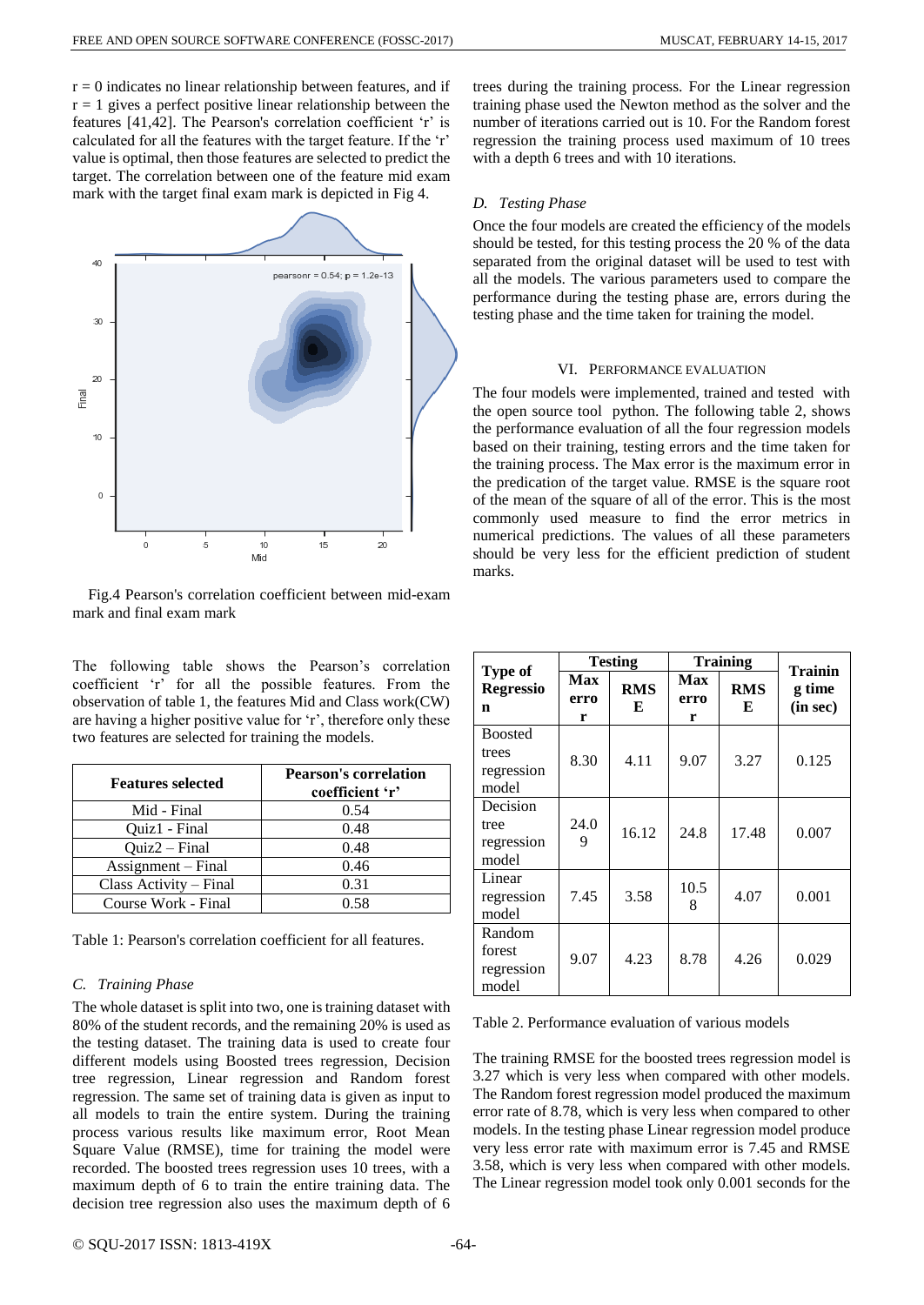training process which is very less when compared with other models when executed with I3 processor.





The above Fig. 5 shows the marks predicted by all the four models from the testing data along with the actual marks. From all these observations of testing error, time and accuracy of prediction the Linear regression model is best suited model to predict the student marks based on their previous performance. As it is observed that, there is a linear relationship between the features and the target which made the Linear regression model to outperform other models.

## VII. CONCLUSION

Free and open source analytics software plays a key role in this current era to predict useful information from the raw datasets. The free and open source software tools like python, R are driving force in analytical modernizations and help researchers to predict better insights from the huge datasets. Data Analytics and predictive modelling is gaining its acceptance in almost all applications of real world. One of the data analytics techniques i.e., regression model is an interesting topic to the researchers as it is precisely and competently extract the data for future insights and interpretations. This research work extracted the dataset related to the students' marks for a particular course. The Pearson's correlation coefficient method was used to find the most significant features. The same training dataset was used to train the four regression models and a separate testing set was used to evaluate the performance of mentioned models. The experimental results in this research, identified the linear regression model as the best regression model for predicting the student final exam marks. This will really help students and teachers to improve the performance of the students.

## **REFERENCES**

[1] R. Baraniuk, "*Open education: New opportunities for signal processing,*" Plenary Speech, 2015 IEEE International Conference on Acoustics, Speech and Signal Processing (ICASSP), 2015.

[2] *"Openstax college,"* http://openstaxcollege.org/, accessed: 2015-05-07.

[3] L.Earl. *Assessment of Learning, for Learning, and as Learning.* Thouand Oaks,CA,Corwin Press, 2003.

[4] Fabio Kon, Paulo Meirelles, Nelson Lago , Antonio Terceiro, Christina Chavez, Manoel Mendonça *"Free and Open Source Software Development and Research: Opportunities for Software Engineering.*

[5] N. R. Kuncel and S. A. Hezlett, *"Standardized tests predict graduate students success,"* Science, vol. 315, pp. 1080–1081, 2007.

[6] E. Cohn, S. Cohn, D. C. Balch, and J. Bradley, "*Determinants of undergraduate gpas: Sat scores, highschool gpa and high-school rank," Economics of Education Review*, vol. 23, no. 6, pp. 577–586, 2004.

[7] E. R. Julian, "*Validity of the medical college admission test for predicting medical school performance,*" Academic Medicine, vol. 80, no. 10, pp. 910–917, 2005.

[8] P. A. Gallagher, C. Bomba, and L. R. Crane, *"Using an admissions exam to predict student success in an adn program,*" Nurse Educator, vol. 26, no. 3, pp. 132–135, 2001.

[9] W. L. Gorr, D. Nagin, and J. Szczypula, *"Comparative study of artificial neural network and statistical models for predicting student grade point averages,*" International Journal of Forecasting, vol. 10, no. 1, pp. 17–34, 1994.

[10] N. T. Nghe, P. Janecek, and P. Haddawy, *"A comparative analysis of techniques for predicting academic performance,"* in Frontiers In Education Conference-Global Engineering: Knowledge Without Borders, Opportunities Without Passports, 2007. FIE'07. 37th Annual. IEEE, 2007, pp. T2G–7.

[11] R. D. Goldman and R. E. Slaughter, "*Why college grade point average is difficult to predict*." Journal of Educational Psychology, vol. 68, no. 1, p. 9, 1976.

[12] S. Huang and N. Fang, "*Predicting student academic performance in an engineering dynamics course: A comparison of four types of predictive mathematical models,*" Computers & Education, vol. 61, pp. 133–145, 2013.

[13] E. Osmanbegovi´c and M. Sulji´c, "*Data mining approach for predicting student performance*," Economic Review, vol. 10, no. 1, 2012.

[14] B. K. Baradwaj and S. Pal, "*Mining educational data to analyze students' performance*," arXiv preprint arXiv:1201.3417, 2012.

[15] S. K. Yadav, B. Bharadwaj, and S. Pal, "*Data mining applications: A comparative study for predicting student's performance*," arXiv preprint arXiv:1202.4815, 2012.

[16] A. B. E. D. Ahmed and I. S. Elaraby, "*Data mining: A prediction for student's performance using classification*